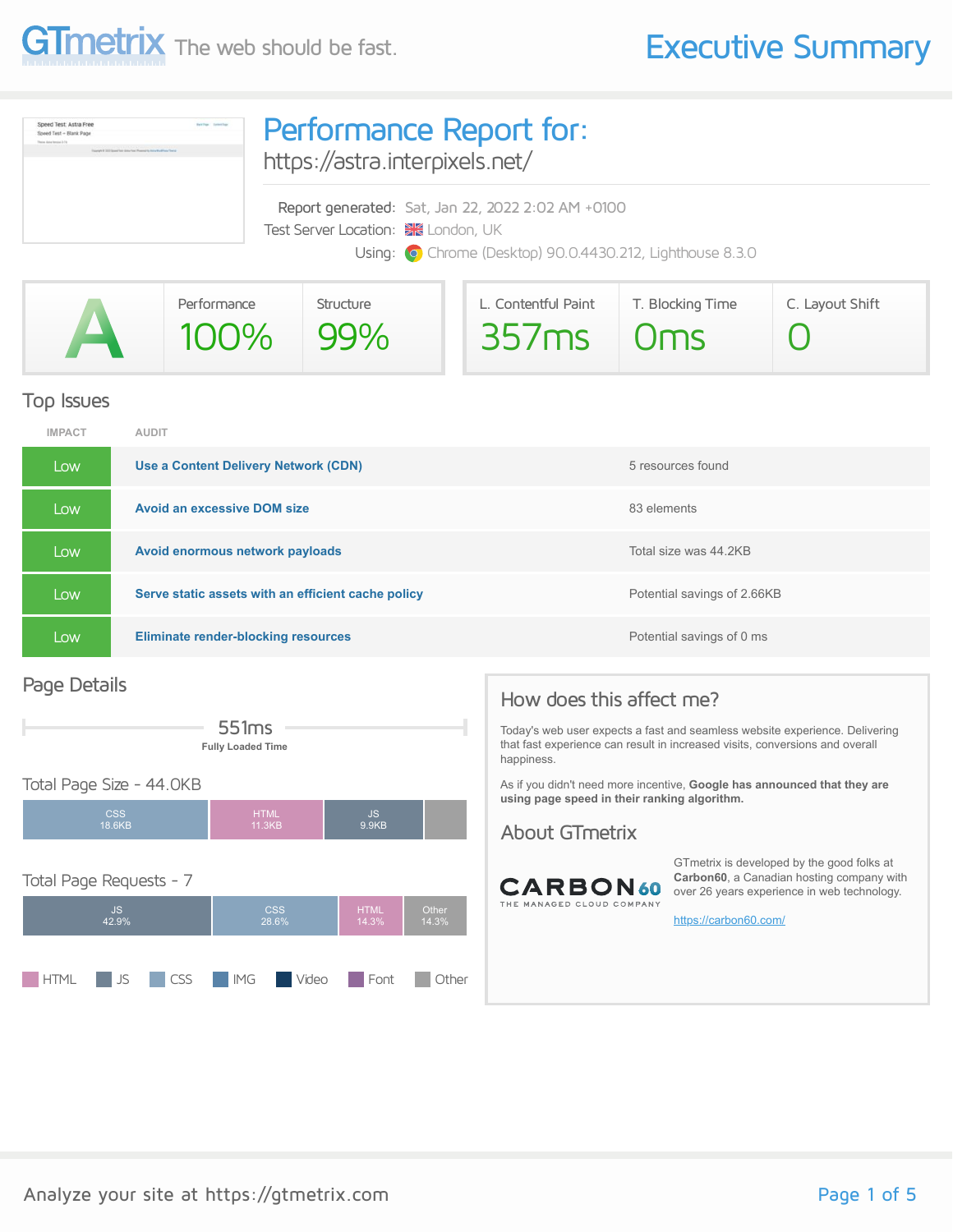

### Page scores



### Page metrics



### Page sizes and request counts

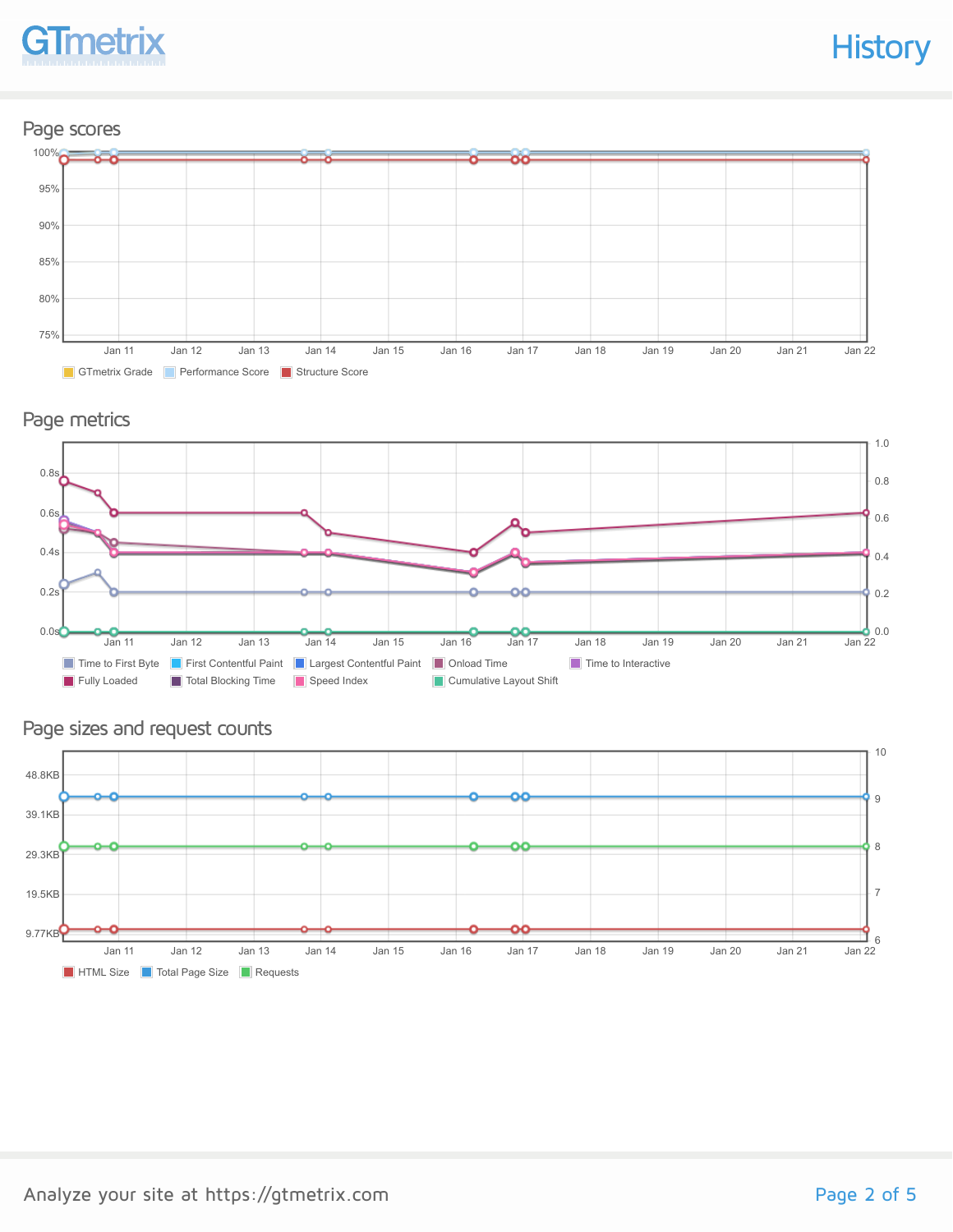# GTmetrix

The waterfall chart displays the loading behaviour of your site in your selected browser. It can be used to discover simple issues such as 404's or more complex issues such as external resources blocking page rendering.

#### **Speed Test: Astra Free – Just another WordPress site**

|                                                                   | 200 | astra.interpixels.net | 11.0KB | 234ms            |       |
|-------------------------------------------------------------------|-----|-----------------------|--------|------------------|-------|
| main.min.css?ver=3.7.6                                            | 200 | astra.interpixels.net | 8.17KB | 17 <sub>ms</sub> |       |
| style.min.css?ver=5.8.3                                           | 200 | astra.interpixels.net | 10.4KB | 21ms             |       |
| frontend.min.js?ver=3.7.6                                         | 200 | astra.interpixels.net | 3.97KB | 20 <sub>ms</sub> |       |
| wp-embed.min.js?ver=5.8.3                                         | 200 | astra.interpixels.net | 934B   | 20 <sub>ms</sub> |       |
| wp-emoji-release.min.js?ver=5.8.3                                 | 200 | astra.interpixels.net | 4.98KB | 17ms             |       |
| favicon.ico                                                       | 302 | astra.interpixels.net |        |                  | 168ms |
| w-logo-blue-white-bg.png                                          | 200 | astra.interpixels.net | 4.02KB |                  | 22ms  |
| 43.5KB (218KB Uncompressed)<br>8 Requests<br>551ms (Onload 356ms) |     |                       |        |                  |       |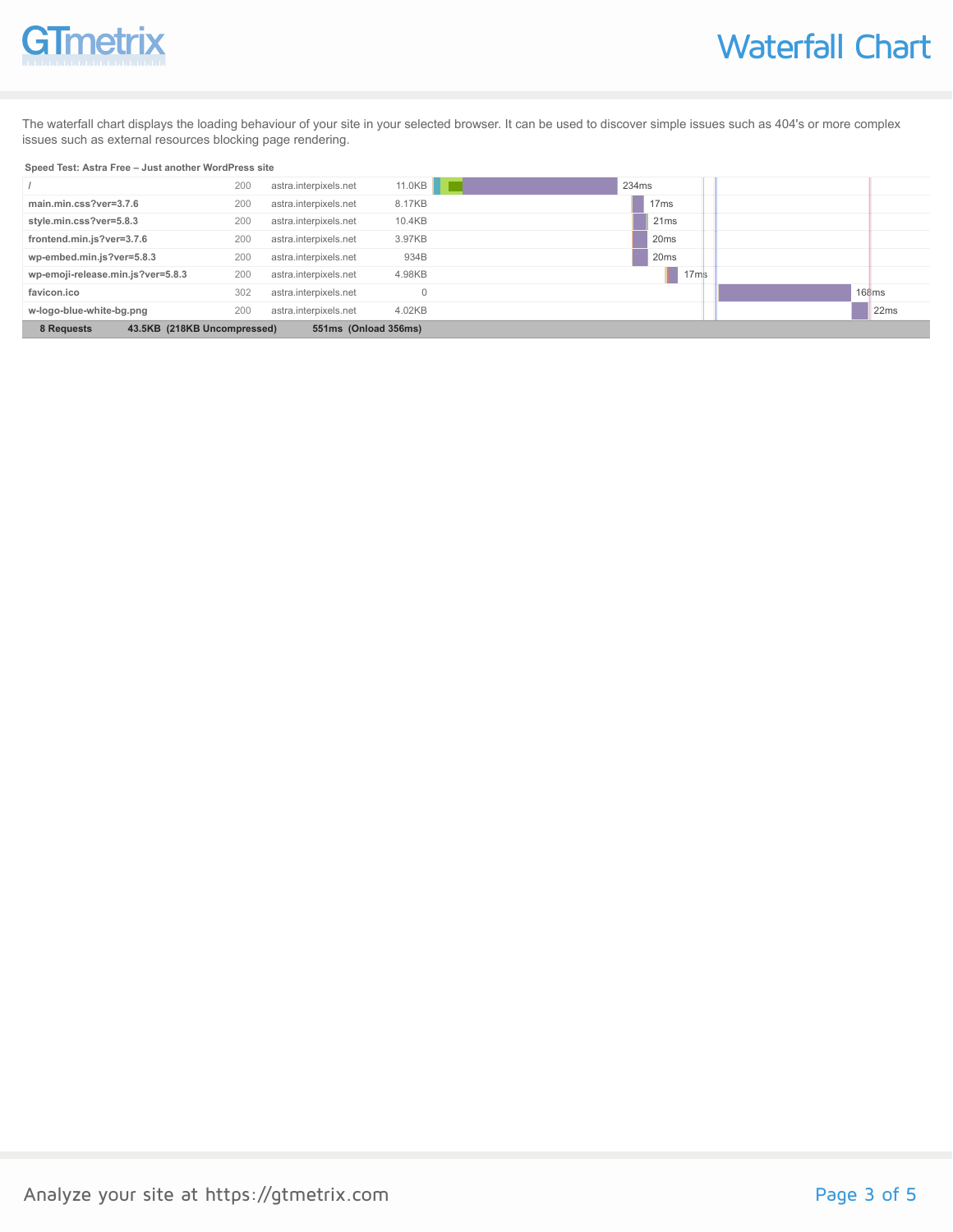

### **Performance**

| 0.1s                        | 0.1s                                                                                                                                            | 0.2s | 0.2s | 0.3s                                                            | 0.3s  | 0.4s                                                                                                                                       | 0.4s                                                                                                        | 0.5s                                                               | 0.6s                                  |
|-----------------------------|-------------------------------------------------------------------------------------------------------------------------------------------------|------|------|-----------------------------------------------------------------|-------|--------------------------------------------------------------------------------------------------------------------------------------------|-------------------------------------------------------------------------------------------------------------|--------------------------------------------------------------------|---------------------------------------|
| <b>Performance Metrics</b>  |                                                                                                                                                 |      |      | TTFB: 233ms<br>Redirect: 0ms<br>Connect: 38ms<br>Backend: 195ms |       | Long Text Take Net<br>Onload Time: 356ms<br>First Contentful Paint: 357ms<br>Largest Contentful Paint: 357ms<br>Time to Interactive: 357ms | London State<br>Service Control                                                                             | Local de Casalho<br>Service de Casalho<br>Fully Loaded Time: 551ms |                                       |
|                             | <b>First Contentful Paint</b><br>How quickly content like text or images are painted onto<br>your page. A good user experience is 0.9s or less. |      |      | Good - Nothing to<br>do here<br>357ms                           |       | Time to Interactive                                                                                                                        | How long it takes for your page to become fully<br>interactive. A good user experience is 2.5s or less.     |                                                                    | Good - Nothing to<br>do here<br>357ms |
| Speed Index                 | How quickly the contents of your page are visibly<br>populated. A good user experience is 1.3s or less.                                         |      |      | Good - Nothing to<br>do here<br>360 <sub>ms</sub>               |       | <b>Total Blocking Time</b>                                                                                                                 | How much time is blocked by scripts during your page<br>loading process. A good user experience is 150ms or |                                                                    | Good - Nothing to<br>do here<br>Oms   |
| experience is 1.2s or less. | Largest Contentful Paint<br>How long it takes for the largest element of content (e.g.<br>a hero image) to be painted on your page. A good user |      |      | Good - Nothing to<br>do here<br>357ms                           | less. | Cumulative Layout Shift<br>user experience is a score of 0.1 or less.                                                                      | How much your page's layout shifts as it loads. A good                                                      |                                                                    | Good - Nothing to<br>do here          |

### Browser Timings

| Redirect | Oms   | Connect     | 38ms  | Backend      | 195ms |
|----------|-------|-------------|-------|--------------|-------|
| TFB      | 233ms | DOM Int.    | 340ms | DOM Loaded   | 341ms |
| Onload   | 356ms | First Paint | 357ms | Fully Loaded | 551ms |